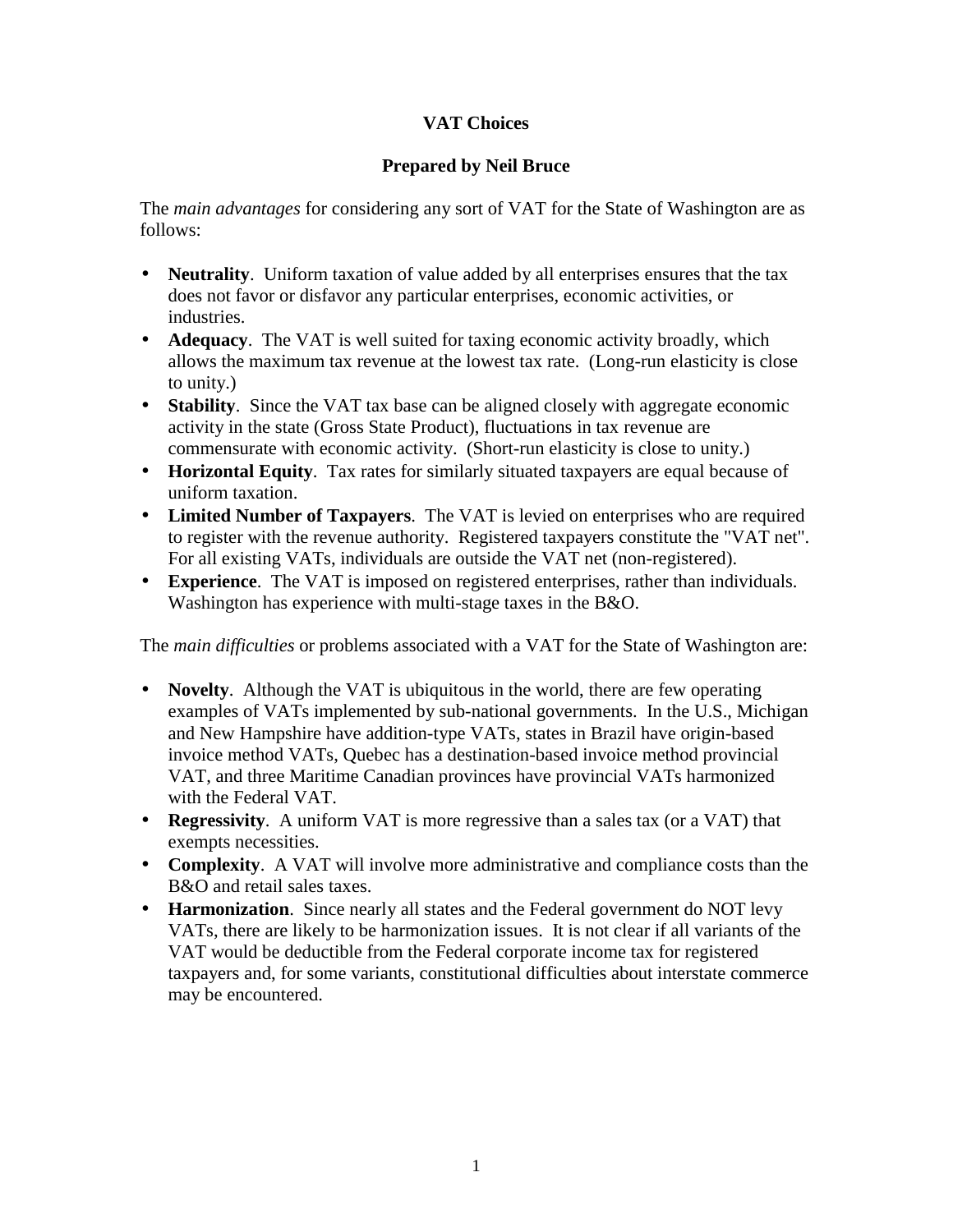## *VAT variants and their pros and cons*

- A VAT can be levied on a *gross product*, *income*, or *consumption-type* base. The first measures value added as the whole difference between gross receipts and costs of intermediate goods and services. The second variant removes depreciation out of value added. The last variant removes the total cost of all investment expenditures from value added.
	- $\triangleright$  The gross product VAT base has the broadest base and is the simplest to measure.
	- $\triangleright$  The consumption-type VAT is the one used by national VATs.
	- $\triangleright$  The income VAT base requires capitalization rules like an income tax.
- The VAT may take an *accounts* or a *transactions* form.
	- $\triangleright$  The accounts method is best suited for a VAT that functions mainly as a business tax, such as the MI single business tax and the NH business enterprise tax. In each case, the amount to be taxed is reported by businesses based on their financial records.
	- ! The transactions method (commonly called the *invoice method*) is best suited for a VAT that functions as a goods and services tax. This is the form of the world's national VATs and the Canadian provincial VATs.
	- $\triangleright$  The transactions variant is more transparent than the accounts methods since the tax is "rung up" on an invoice.
- The tax base for the accounts method VAT can be calculated by the *addition* method or by the *subtraction* method. The latter is also called a *business transfer tax*.
	- $\triangleright$  A subtraction method would require the smallest adjustment away from the current gross receipts tax.
	- $\triangleright$  There is no existing subtraction method accounts based VAT. The MI and NH are both addition methods.
	- $\triangleright$  The addition method more easily permits different rates for different taxpayers.
- The VAT can be levied on an *origin* base or on a *destination* base. This appears to be a MAJOR issue for any state levied VAT.
- An *origin principle VAT* is levied on value added within the state for all goods and services regardless of whether they are sold within the state or exported out of the state. It excludes value added embodied in the goods and services that originated outside the state.
	- $\triangleright$  An origin principle VAT can impair competitiveness of domestic enterprises.
	- $\triangleright$  It also provides an incentive for interstate enterprises to shift value added out of the state by the means of transfer pricing.